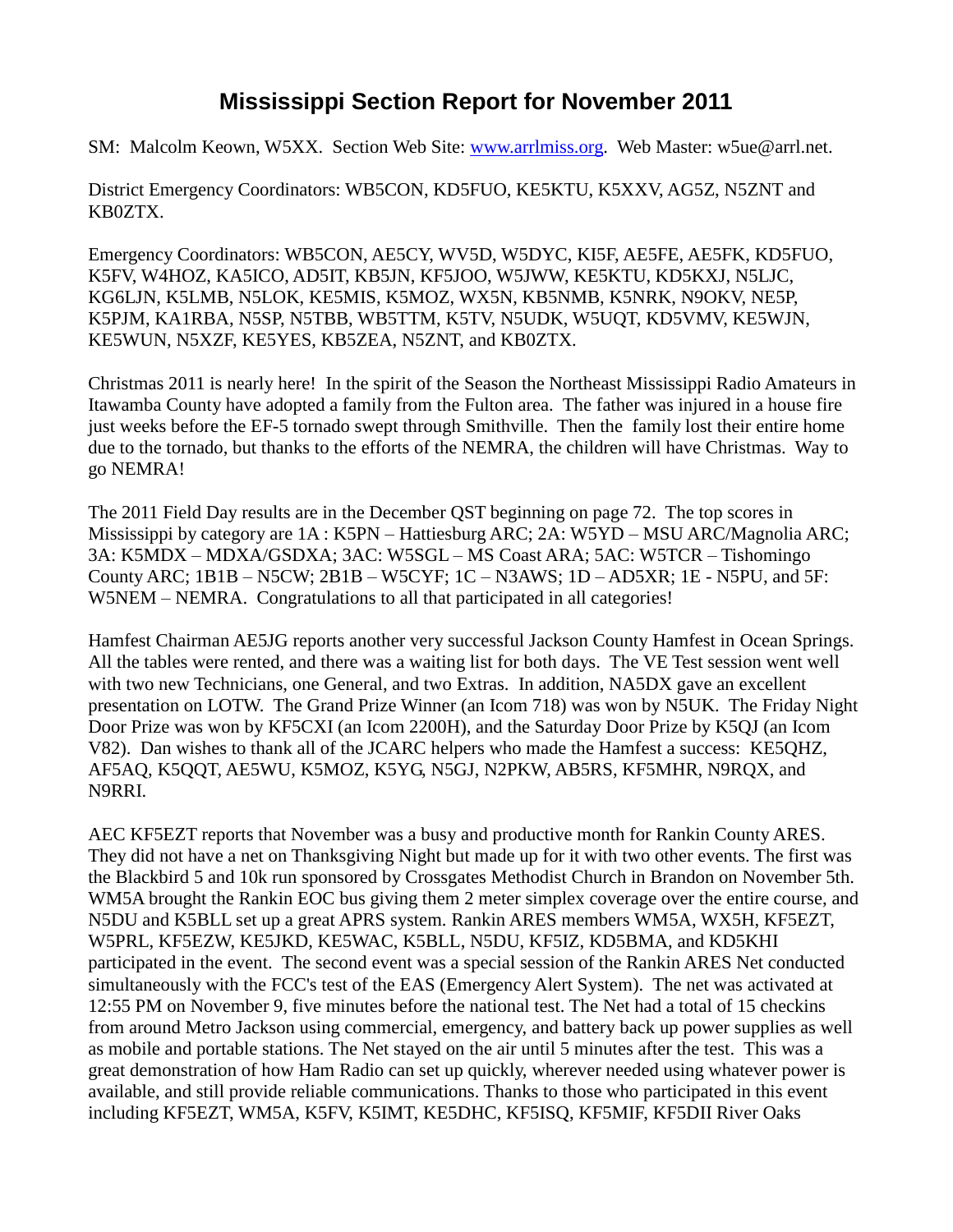Hospital (operated by W5UQT), KD5SBP, WS7EOC, KD5WYG, KE5YEY, and K5RWB.

The Mississippi Coast ARA set up a special event station on November 12 and 13 as part of the 26th Annual Highlands and Islands Scottish Games and Celtic Music Festival at the Harrison County Fairgrounds. During the event they made 168 QSOs operating from EC N9OKV's Comm Trailer with a number of visitors stopping by to find out about Ham Radio. Those participating were AE5RI, N9OKV, KB9ZR, KF5BA, KF5CXG, KF5DIN, N5OKV, KB5OCM, and Karen Samuelson.

Central Mississippi Co-Skywarn Coordinator KE5PYM reports that NWS Jackson requested activation during the Thanksgiving Weekend. K5IMT handled the HF, K5GCY the VHF, and KE5PYM coordinated the effort. Three storm reports were passed with 19 checkins.

EC AE5FE reports that the Lauderdale/Clarke Counties ARES conducted a Technician Class for the Mississippi State Guard at the Mississippi Army Guard Armory in Meridian on November 12 with 13 students in attendance. VE Testing was coordinated with the Meridian ARRL VE Team for December 10 at the Lauderdale Emergency Management Office.

Jasper County EC WV1Q reports that his ARES Group conducted their SET on October 16 with two mobile stations and one battery powered station on the air in addition to fixed stations. Several served agencies participated including the Heidelberg Fire department, the Heidelberg Police Department, the Pinebelt Red Cross, and the Jasper County EMA. In an after action Meeting several areas for improvement were identified.

WV1Q also reports that on November 16 Jasper and Jones County had three tornadoes touchdown: two Confirmed in Jones County and one confirmed in Jasper County, all three with extensive damage. The following manned the ARES/ Skywarn Net during the storm event: N5YBF, KE5OVX, KF5UJJ, KF5HGO, WV5V, KF5JJV, KF5LMV, N5ITK, NE5L and WV1Q.

Welcome to the following new Hams in Mississippi in September: KF5NFS, Rayshaun – Columbus; KF5NFT, Jordan – Starkville; KF5NFU, Eric – Starkville; KF5NFV, Charles – Coffeeville; KF5NGX, James – New Albany; KF5NGY, Alan – New Albany; KF5NGZ, William – New Albany; KF5NHA, Thomas – Tupelo; KF5NJK, Charles – Columbus; KF5NJL, Robert – Columbus; KF5NJM, Marcus – Pascagoula; KF5NJO, Kenneth – Gulfport; KF5NKG, Renisa – Horn Lake; KF5NKH, Kandy – Hernando; KF5NKI, Albert – Southaven; KF5NMC, Ken – Brandon; KF5NMD, Eddie – Vicksburg; and KF5NNV, Jenny – Cleveland.

Also welcome to the following new ARRL Members in September: KF5BLR – Hattiesburg; W5BMB – Canton; N5DOK – Clarksdale; KF5EYO – Long Beach; KB5HC – Saucier; KC5HOW – Saltillo; KE5JOY – Purvis; KD5JXJ – Tupelo; KE5MIF – Jackson; KF5MUC – Ellisville; KF5NFV – Coffeeville; KC5NMB – Meridian; N5SMI – Gulfport; AG5WB – Hattiesburg; and N4WPG – Union; The Mississippi ARRL Membership is now 1099, up 6 from last month. Another record! I hope somebody will give an ARRL Membership to some deserving Ham for Christmas to make 1100. Thanks for your efforts!

And last but not least, welcome to N5LOK as EC for Webster County

Congratulations to the following on their upgrades: KF5MIF – Jackson and KE5PRL – Oxford.

Also congratulations to the new officers of the Mississippi Coast ARA: KF5BA President; KB9ZR, VP;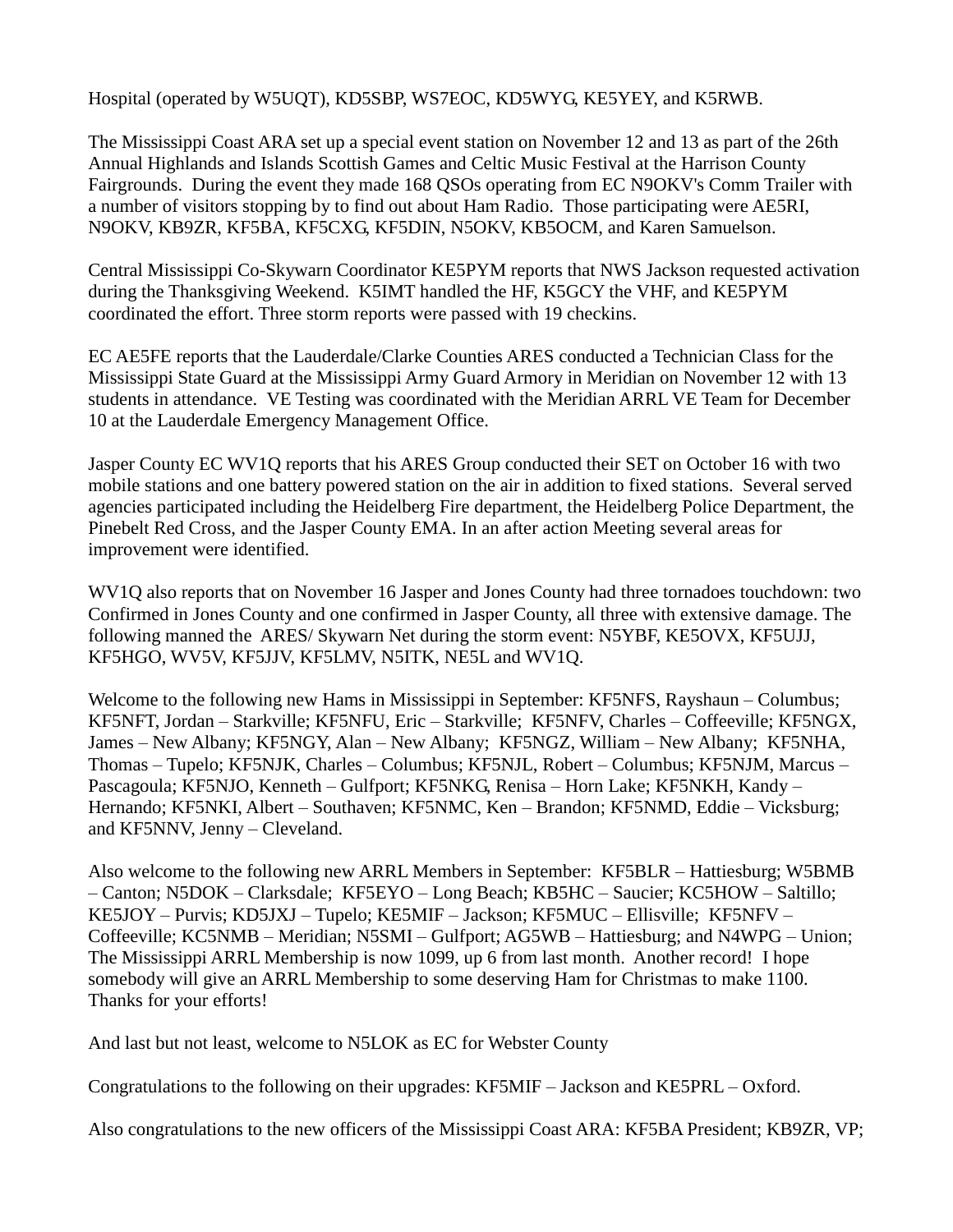N5PQ, Secretary; W5EG, Treasurer; and AE5TR, Club Activities Manager; and the Hattiesburg ARC: AG5Z, President; N4FF, VP; K5IJX, Secretary; and W5TUT, Treasurer.

And lastly congratulations to AG5Z for winning 'First Place Single Operator Mixed Mode High Power Mississippi' in the 2010 ARRL 10 Meter Contest, and to W5NA, who received a certificate for 'First Place High Power Single Op Assisted 20 Meters USA Fifth Call Area' in the 2010 CQ CW WW. Leon is in the process of moving to Saraland, Alabama, and will be off of the air for a while, but will be back on the nets when he gets his antennas back up.

Club Newsletters/Reports: Hattiesburg ARC (AC5E), Meridian ARC (W5MAV), Mississippi Coast ARA (KB9ZR), Northeast Mississippi ARA (KE5SSB), Olde Towne Middle School (N5VEI), and the Tishomingo County ARC (KU4WW).

DEC/EC Reports: KF5EZT (AEC)(Rankin County), AE5FE (Lauderdale/Clarke), K5MOZ (Jackson), WX5N (Prentiss/Tishomingo), WV1Q (Jasper), W5UQT (Madison), KE5WJN (Pearl River), and AG5Z (SE MS).

OO Report: AB6Z

Regret to report the passing of K6LSU of Jayess.

HF Net Reports - sessions/QNI/QTC (Net Manager)

Magnolia Section Net 30/1159/17 (K5DSG)

MS Baptist Hams Net 4/38/0 (WF5F)

MSPN 30/2793/18 (K5NRK)

MS Slow Net 21/49/1 (W3TWD)

MTN/OZK 27/116/21 (K5DMC)

VHF Net Reports - sessions/QNI/QTC (Net Manager)

Booneville and Prentiss County ARES 5/83/0 (WX5N)

Capital Area Em Net 4/70/0 (K5XU)

Delta ARES Net 4/34/0 (K5JAW)

Grenada/Yalobusha County 4/16/0 (AD5IT)

Hattiesburg AEN 4/97/0 (K5MIQ)

Itawamba County ARES 4/31/0 (KB5NMB)